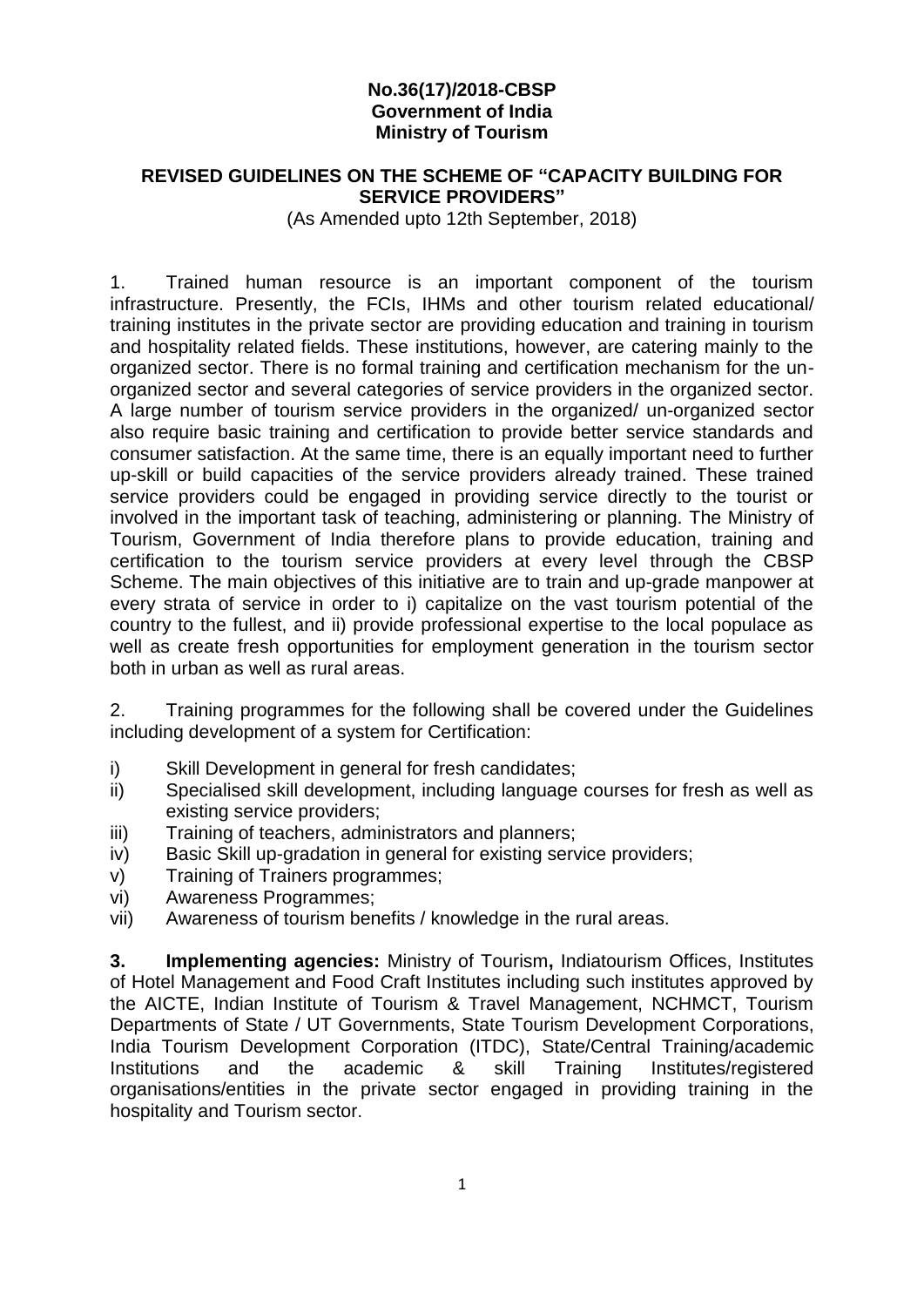**4. Definition of Service Providers:** Persons engaged in providing services to a tourist will be termed as Service Providers viz. Persons employed in Hotels / Restaurants / Eating joints such as Cooks /Servers /Waiters /Helpers / Front office staff / Reception counter staff / Food Kiosks / Dhaba staff / Personnel engaged in handling tourists viz. Immigration staff / Airport staff, Centre / State Tourism Department staff /Security staff, Police Department staff/Guides /Monuments staff /Tourist Centre staff / Taxi /Bus Driver and Coach Staff, Railway staff / ex-service men, etc. People in rural areas engaged in art & craft, culture and eco tourism activities. This list is only illustrative and not exhaustive. In addition, persons engaged in teaching, administration and planning in areas specific to tourism, travel and hospitality will also be treated as service providers.

**5. Nature of Training:** Health & Personal Hygiene, Cleanliness, Basic Service techniques. Cooking Techniques, Garbage Disposal, Etiquette and basic manners, basic nutrition values. Energy saving and nutrition saving techniques. Basic tourism awareness. Presentation and Communication skills, Behaviour Skills, First Aid, handling of accidents, Client Handling & Behaviour Skills, Sensitization to HIV/AIDS, Skill Development in general for fresh candidates, Specialised skill development, including language courses for fresh as well as existing service providers, Awareness Programmes, Basic Skill upgradation in general for existing service providers, Tourist police training programmes Training of Trainers programmes. Developing skills in product presentation in rural tourism. This list is only illustrative and not exhaustive.

**6. Minimum Age of Trainees:** 18 years and above.

**7. Training Programmes as given under shall be conducted to develop the following Service providers:** Bearers, Bartender, Cooks, stewards, Receptionists, Information Providers, Drivers, Govt. Staff who come in contact with tourists, Supervisors, Guides, Travel assistant, Manager for small Hotels, Baker & Confectioners, Catering staff, Meal Providers, Tour Escort/assistant, Reservation and ticketing assistant, House keeper, Event management supervisor, Hospital house keeper, Interior designer, Florist, Tourism Staff of Central and State Departments, Tourism facility Planners and management staff, Guides, Tourism facilitator/runner, Foreign language interpreters, Naturalists, rural artisans/craftsmen/entertainers, tourist police, teachers, administrators and planners etc. This list is only illustrative and not exhaustive

8. Broadly, the training programmes under the CBSP Scheme would be segregated under four umbrella categories vis., Skilling Programme (Capacity Building); Re-skilling Programmes (Capacity enhancement)**,** Guide Training and Other Sectoral Programmes, as illustrated below:-

| <b>S. No.</b> | Category                                                |    | <b>Programme</b>                         |
|---------------|---------------------------------------------------------|----|------------------------------------------|
|               | <b>Skilling Programme</b><br>(Capacity Building)        | a) | Hunar Se Rozgar Tak                      |
|               | <b>Re-skilling Programmes</b><br>(Capacity enhancement) | a) | <b>Skill Testing &amp; Certification</b> |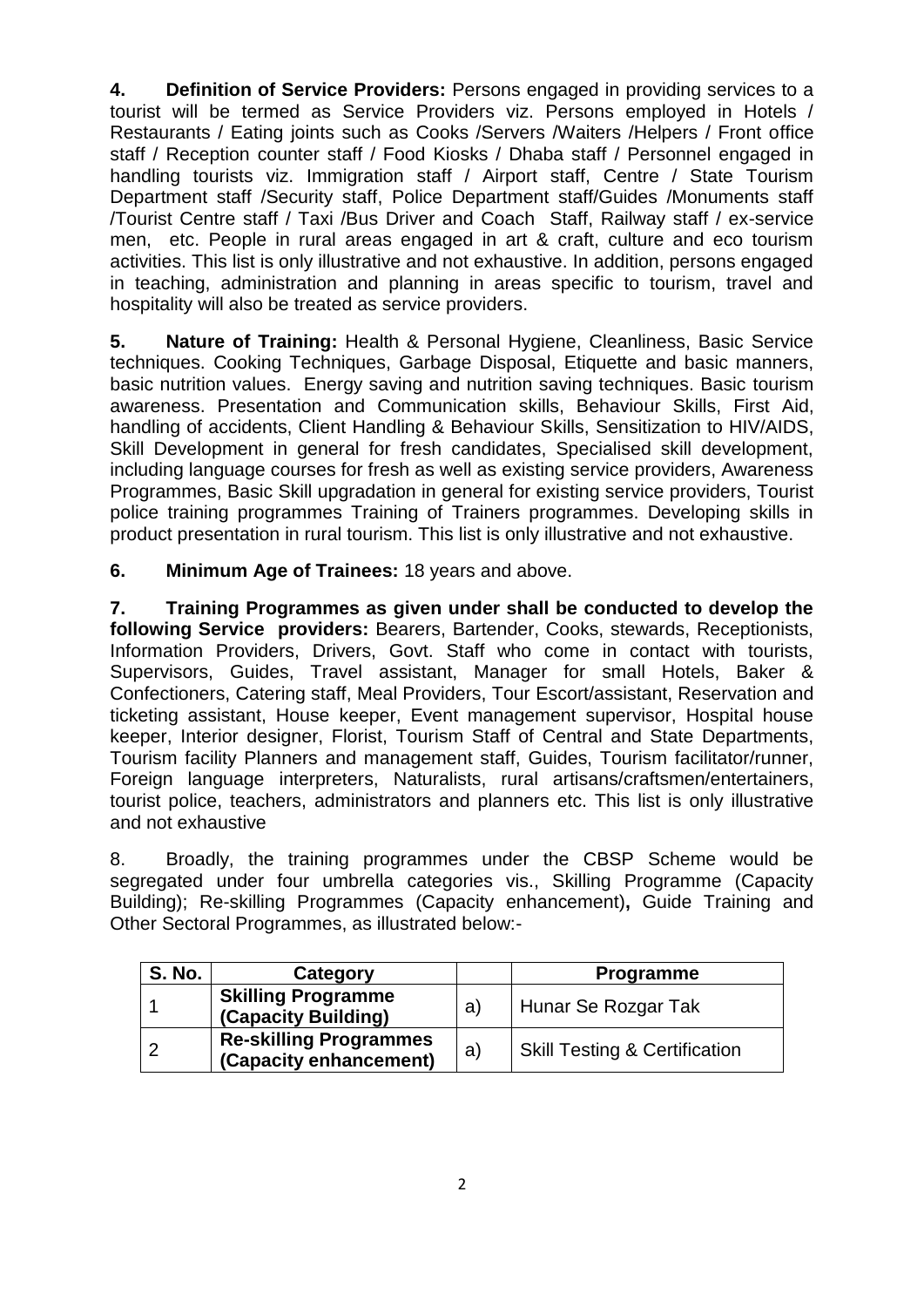|  | <b>Guide Training</b>                      | a) | Induction Training program for      |
|--|--------------------------------------------|----|-------------------------------------|
|  |                                            |    | regional level guides               |
|  |                                            | b) | Refresher level course for          |
|  |                                            |    | regional level guides               |
|  |                                            | C) | Language courses for                |
|  |                                            |    | Guides and other service            |
|  |                                            |    | providers                           |
|  | <b>Other Sectoral</b><br><b>Programmes</b> | a) | Training for Promotion of Rural     |
|  |                                            |    | Tourism                             |
|  |                                            | b) | <b>Tourism Awareness</b>            |
|  |                                            |    | Programmes                          |
|  |                                            | C) | Training of Teachers,               |
|  |                                            |    | <b>Administrators and Planners;</b> |
|  |                                            | ď  | <b>Training of Trainers</b>         |

#### **9. Skilling & Reskilling Programmes**

As per the notification of the Ministry of Skill Development and Entrepreneurship, Skill Development for the purpose of any Government scheme, is defined as any **domain specific demand led skill training activity leading to employment or any outcome oriented activity that enables a participant to acquire a skill duly assessed and certified by an independent third party agency, and which enables him/her to get wage/self-employment leading to increased earnings, and/or improved working conditions, such as getting formal certification for hitherto informal skills, and/or moving from informal to formal sector jobs or pursue higher education/training** and shall fall in the categories as per below:

- (i) For fresh entrants to the job market, the training duration to be minimum 200 hours (including practical and/or on the job training) except where prescribed by any Statute
- (ii) In case of re-skilling or skill up-gradation of persons already engaged in an occupation, training programmes having a minimum duration of 16 hours of trainings including practical and/or on the-job training.

In so far as (i) and (ii), i.e. fresh entrants and reskilling categories are concerned, the financial and administrative norms laid down by the Ministry of Skill Development and Entrepreneurship under Common Norms, as amended from time to time, would be followed.

#### **10. Specific to Guide Training Programmes**

The IITTM shall conduct Induction Training Programmes for Regional Level Guides and (ii) Refresher Level Course for Regional Level Guides for such number of trainees and with such frequency as the Ministry of Tourism may indicate from time to time. The IITTM shall also organize such other programmes of similar nature, including part time training programmes for language guides, as may be entrusted by the MoT. The MoT shall extend grants calculated @ Rs.750/- per trainee per day (at par with the rate prescribed for special tailor- made training programmes) to cover actual expenditure. The items of expenditure covered will include advertisement of programme, cost of entrance examination, payment to faculty (at a rate prescribed in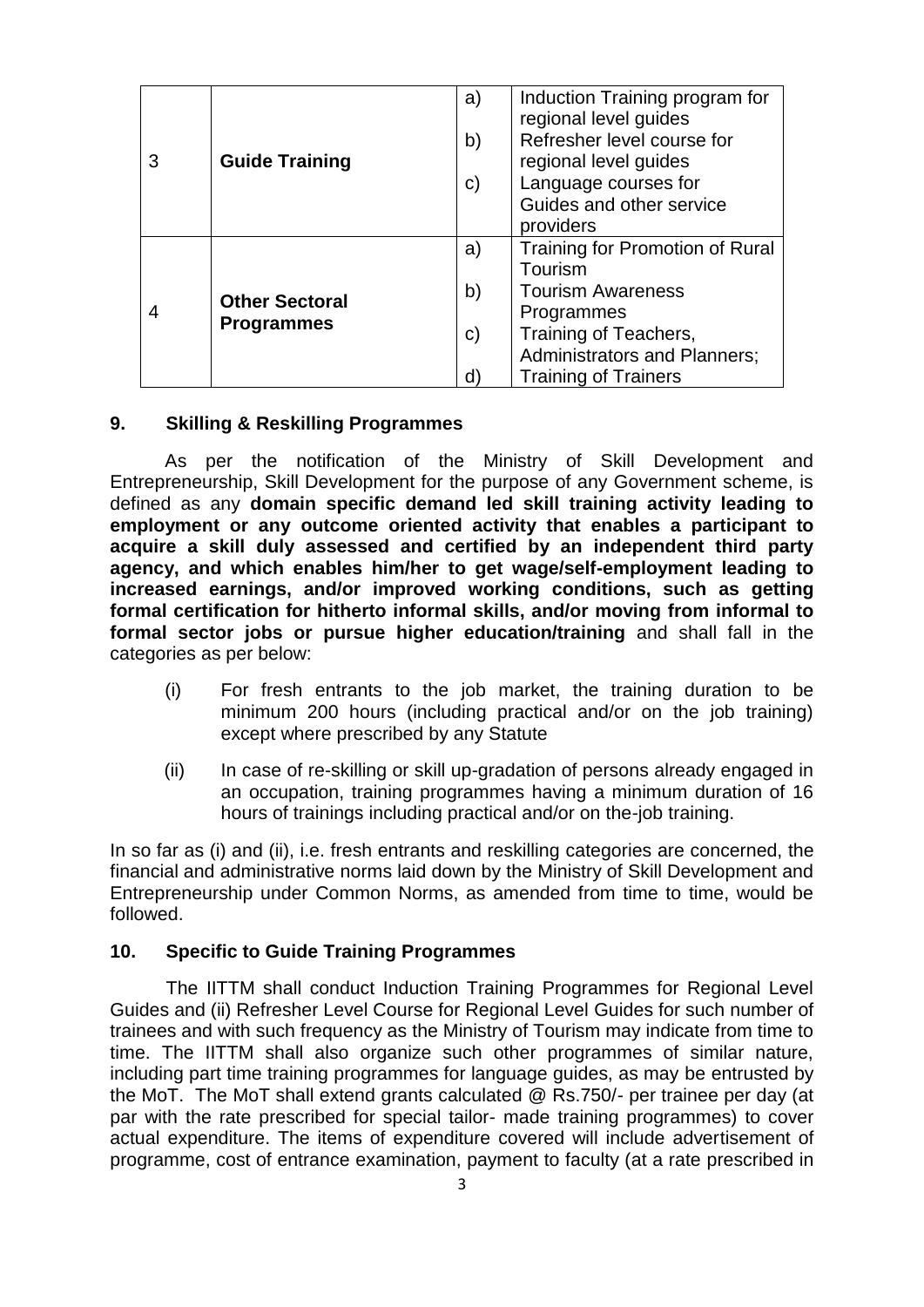these Guidelines), hall hire charges, equipment and stationery charges expenses for refreshment, vehicle hire charges, convocation function, contingency and misc. expenses. The application fee to be paid by the applicants to the IITTM will reduce the amount of grant to that extent. Assistance to cover certification charges will be additional and will be paid upto Rs.750 per trainee. The IITTM shall also be entitled for assistance to cover administrative cost in terms of para 21 of the Guidelines.

# **11. Language courses for Guides and other service providers**

The following expenditure per trainee will be permitted for 3-Month Training Program (Class/Lab) for the Language courses for Guides and other service providers.

|                                                          |                                         | <b>Cost Per Trainee (Rs.)</b>                                                  |
|----------------------------------------------------------|-----------------------------------------|--------------------------------------------------------------------------------|
| S.<br>No.                                                | <b>Head</b>                             | 3 months Language courses<br>for Guides and other service<br>providers.*       |
|                                                          | <b>Training Fee</b>                     | 3,000                                                                          |
| $\overline{2}$                                           | Course material                         | 1,000                                                                          |
| 3                                                        | <b>Certification Fee</b>                | 500                                                                            |
| 4                                                        | Uniform                                 | 1,500                                                                          |
| 5                                                        | <b>Tool Kit</b>                         | 400                                                                            |
| 6                                                        | Lunch charges @Rs. 70/- per meal        | 4200                                                                           |
|                                                          | Miscellaneous expenses                  | 500                                                                            |
| <b>TOTAL</b><br>11,100                                   |                                         |                                                                                |
|                                                          | <b>Expenditure per additional month</b> | Rs. 3,000 only for Training fee,<br><b>Meals and Miscellaneous</b><br>Charges. |
| *Testing & Certification procedure to be approved by MOT |                                         |                                                                                |

*Note: Additionally, there will be 4 days of 'behavioural / attitude development' training in continuation. The implementing agency will be permitted to incur expenditure additionally in terms of provisions in paras 18 & 19.* 

## **12. Other Sectoral Programmes**

Special Training Programme of Capacity Building to ensure promotion of rural tourism 3-6 months duration in the villages.

| S. No.   Head |                                                                                                                                                                                                                                                                            | <b>Expenditure permitted</b> |
|---------------|----------------------------------------------------------------------------------------------------------------------------------------------------------------------------------------------------------------------------------------------------------------------------|------------------------------|
|               | Special training programs of Capacity Building   Rs. 20.00 lakhs per village<br>to ensure promotion of rural tourism<br>(developing skills in product presentation,<br>etiquette, behaviour etc.) based on present<br>programme being implemented with UNDP<br>assistance. |                              |

13. Expenditure permitted per trainee for 15-30 days Training Programs for the **"Training of Trainers" programme** (other than the Certified Hospitality Training Programme of the MoT) as detailed below:-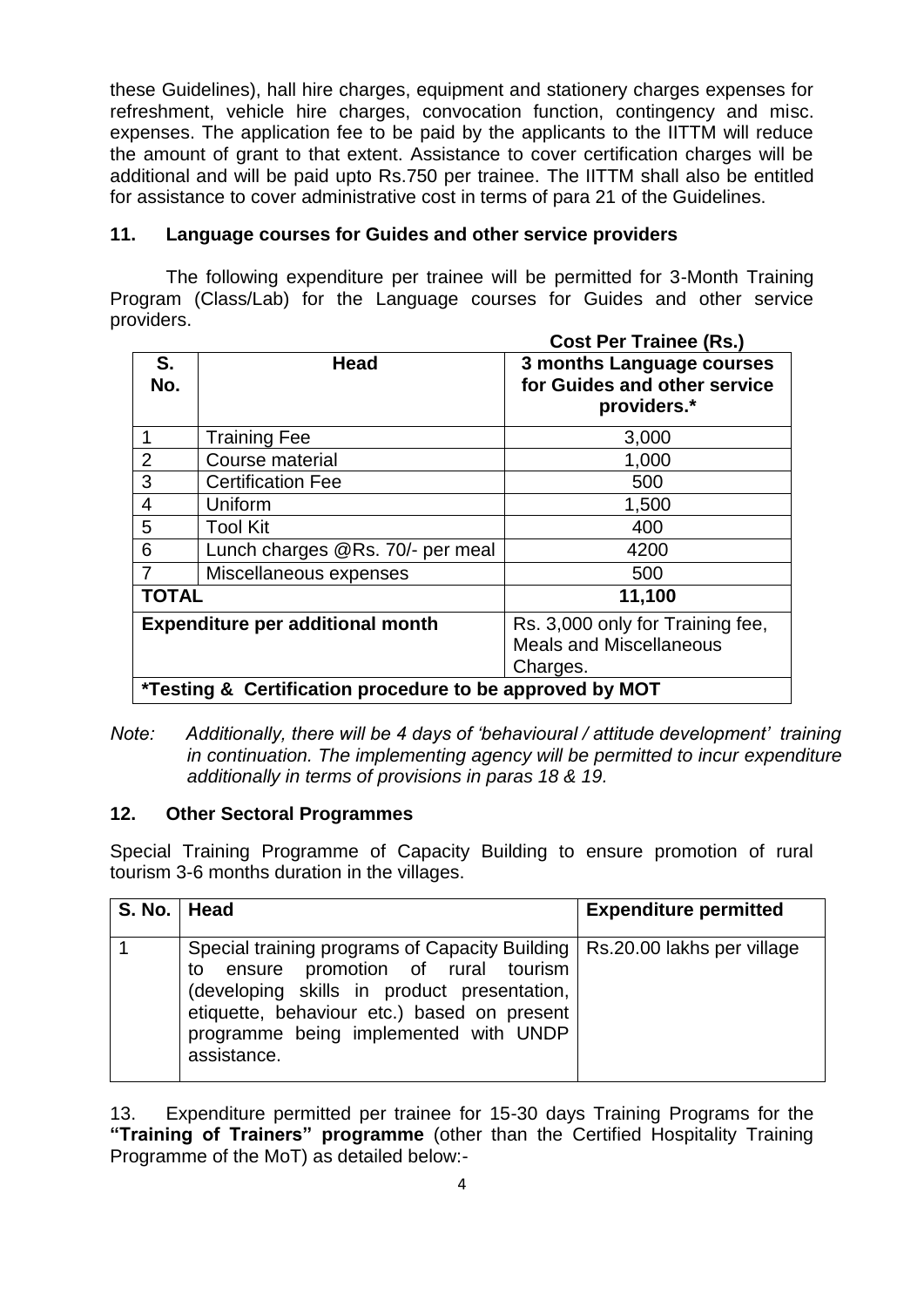| S. No                                                    | Head                                        | <b>Expenditure permitted</b>                           |
|----------------------------------------------------------|---------------------------------------------|--------------------------------------------------------|
|                                                          | 15-30 days training programme for trainers* | Lump sum provision limited<br>up to Rs.5000 per person |
| *Testing & Certification procedure to be approved by MoT |                                             |                                                        |

### **14. Tourism Awareness Programme 2 - 6 days duration**

**(a) Dhaba Staff** (2 to 6 days programme of 8 to 24 hours)

Manners/Etiquette's Hygiene Cooking Skills Language & Communication Skills

#### **(b) Taxi/Coach Drivers/Auto Drivers/Rickshaw Pullers/Porters etc.**  (2 to 4 days programme of 8 to 16 hours)

Importance of Tourism **Etiquette** Behaviour Skills First Aid Language & Communication Skills

### **(c) Immigration/Customs/Police staff** /**Monument Staff** (2 to 4 days programme of 8 to 16 hours)

Importance of Tourism Client Handling & Behaviour Skills Language & Communication Skills

# **(d) Hotel Staff**

(2 to 4 days programme of 8 to 16 hours)

Hygiene Behaviour skills Language & Communication Skills

#### **(e) Basic communication in foreign languages**  (for all service providers coming into contact with foreign tourists) (2 to 4 days programme of 8 to 16 hours)

Basic communication skills in English, Dutch, German, French, Spanish, Japanese, Chinese etc.

**(f) Shopkeepers/Pandas/Purohits/ Boatmen etc.** (2 to 4 days programme of 8 to 16 hours)

> Importance of Tourism Client Handling & Behaviour Skills Language & Communication Skills Behaviour skills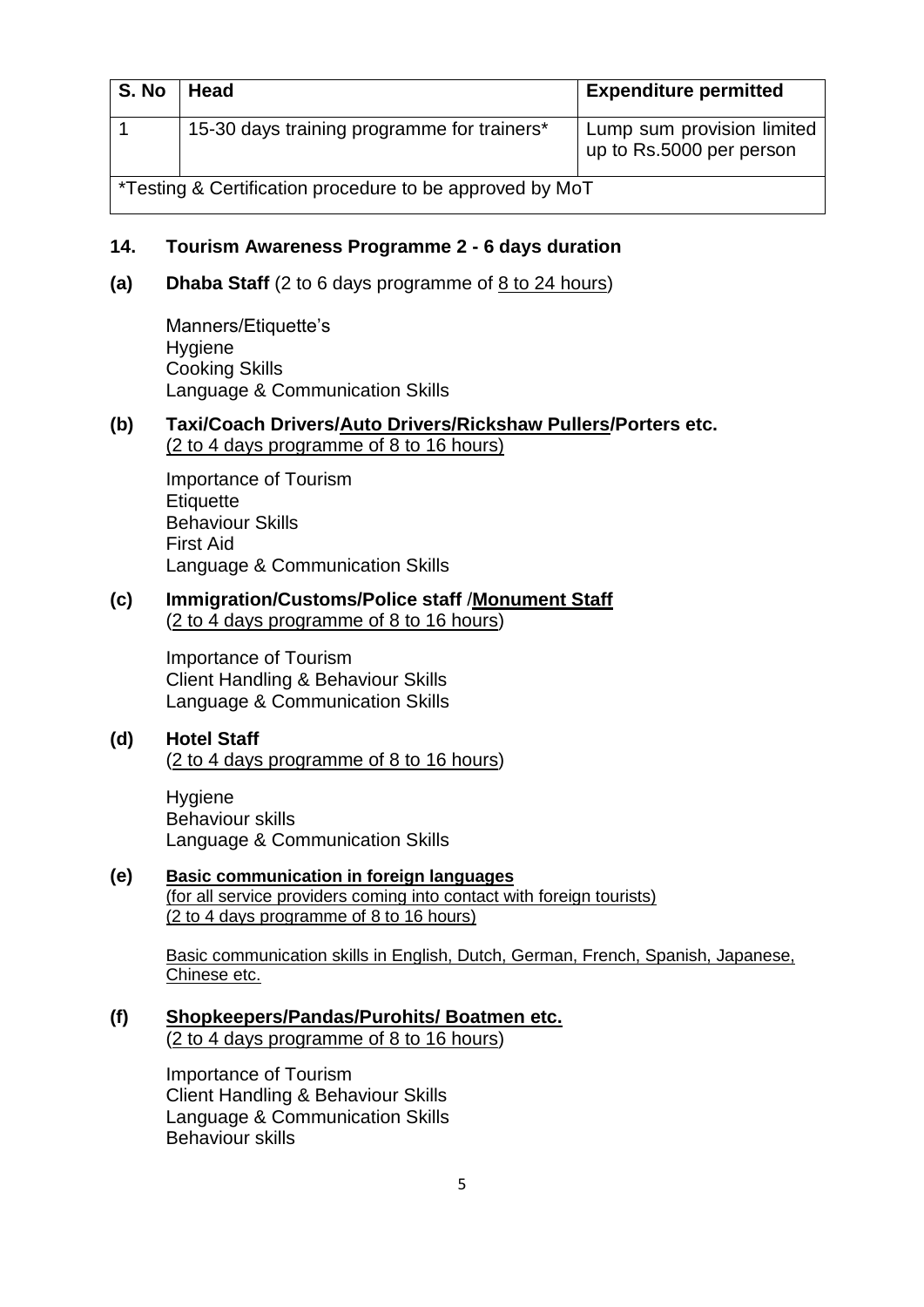15. For other courses under the Tourism Awareness Programmes, the training authorities may evolve the syllabus on similar lines for any related target groups. However, the structure as outlined above should be followed.

## 16. **All Government/Private Institutes/organisations/entities will be eligible to conduct these short duration programmes.**

17. Short duration programmes of **less than 2 days duration** will be allowed only in exceptional cases on proper and acceptable justification.

### 18. **The following expenditure can be incurred:**

### **(a) Honorarium to Trainers:**

- (i) **Rs.1500/-** for guest faculty- for a **class of 60 minutes duration**.
- (ii) **Rs.750/-** for faculty/staff of Implementing Agency for a session (**of one hour duration**) subject to a ceiling of upto 30 days or 60 sessions in a year, whichever is lower.
- (iii) **Rs.400/-** for student-trainer who provide training for a two hour class.
- (iv) Expenses on meals for trainers/trainees **Rs.100/-** per person per day.

### **(b) Hire & other consumables Charges (For paras 13 & 14)**

| (1)   | Hire charges for premises<br>$\sim$     | <b>Rs. 1,500/-</b> per day   |
|-------|-----------------------------------------|------------------------------|
| (ii)  | Vehicle hire charges<br>$\sim$          | <b>Rs. 2,500/-</b> per day   |
| (iii) | Equipment hire charges<br>$\sim$        | <b>Rs. 2,500/-</b> per day   |
| (iv)  | Consumable stationery/material charges- | <b>Rs. 3,000/-</b> per batch |

# (c) **Contingency and miscellaneous expenses (for trainings under paras 13,14, 15 and 17)**

- (i) **Rs.3,000/-** for more than **2** days course.
- (ii) **Rs.1,500/-** for a course of **2** days or less

#### **19. Stipend for Trainees under Para 14, 15 & 17**

Rs.300/- per day per person for Tourism Awareness (not admissible if the trainee is already employed and getting salary from any organisation)

- *Note: Other than Tourism Awareness Programmes, the duration of training courses may vary depending on the requirements and level of training. The expenditure for additional duration / period of training beyond the period specified against the above mentioned categories would be calculated on the basis as specified for the Training programmes under para No.20 after obtaining approval of MoT.*
- **20. (i) Special/Tailor-Made Training programmes:** Apart from the programmes listed above, special/tailor-made training programmes for any category of service providers which do not fall within the above mentioned training programmes may be allowed at the rate not exceeding Rs.750/- per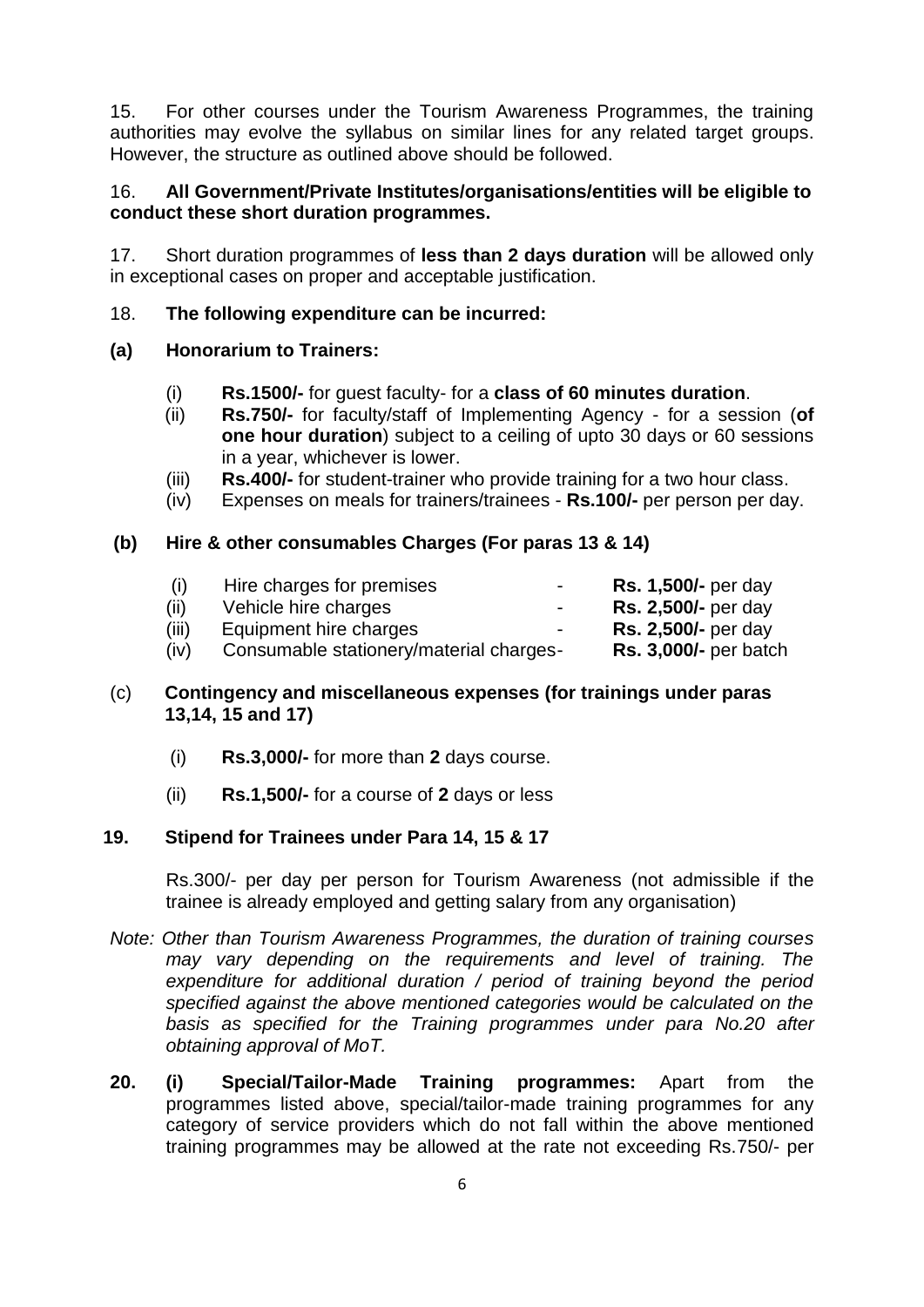trainee/ per day (10 AM to 5 PM). This cost would include the faculty fees, lab/outdoor training cost, uniform, study material, tool kit, lunch and tea, advertisement and contingencies,.

However, no purchase of any capital item would be permitted.

# **(ii) Certification Fee for Tourism Awareness/Sensitisation Programme :**

Each trainee would be awarded a Certificate of Participation on completion of the course under the Tourism Awareness/Sensitisation Programme. The implementing agency would be entitled to incur an expenditure of Rs.200/- per trainee towards such certification.

**(iii) Testing & Certification**: Except as otherwise provided in the guidelines of any course/programme, wherever required, an expenditure of Rs.500/- per candidate shall be incurred towards the testing and certification of candidates who have undergone the training programmes conducted under this scheme. The service providers who wish to get themselves certified through an identified Certification/Testing Agency for the purpose could also undergo the testing/certification Process through these agencies. The testing/certification agency will be entitled for the same norm @ Rs.500/- per candidate for conducting the testing / certification process. The funds for the purpose will be routed through the implementing agency as specified in para No.3. Prior approval of MoT will be required for identifying /selecting the 'Testing & certification Agency'.

**(iii) Design and development:** Provision for designing and developing various training modules/programmes, specialised printing, production, distribution of modules, monitoring, supervision and co-ordination of implementation of programmes would be included in the scheme guidelines. The GFR provisions would be followed while incurring expenditure under these items.

**21. Administrative cost:** The administrative expenses incurred by the implementing agencies towards organizing the training programmes under the guide training and other sectoral programmes (**including** tourism awareness programmes) shall be met by the MoT to the extent of 5% of the total estimated sanctioned training cost for a training confined to one city and @10% for a training involving more than one city.

## **22. General Instructions**:

- i. Other than Guide Training Courses and Tourism Awareness/Sensitisation Programme where the batch size should ideally be of 40 persons, the batch size of all programmes/courses requiring hands-on/practical training should ideally comprise of 20 persons.
- ii. Selection of trainees to be done in a transparent manner and the same trainee or person should not be selected again.
- iii. While selecting candidates, it should be ensured that majority of the trainees are from the unorganized sector. Priority should be given to candidates who are from roadside food outlets/dhabas/kiosks at tourist destinations etc.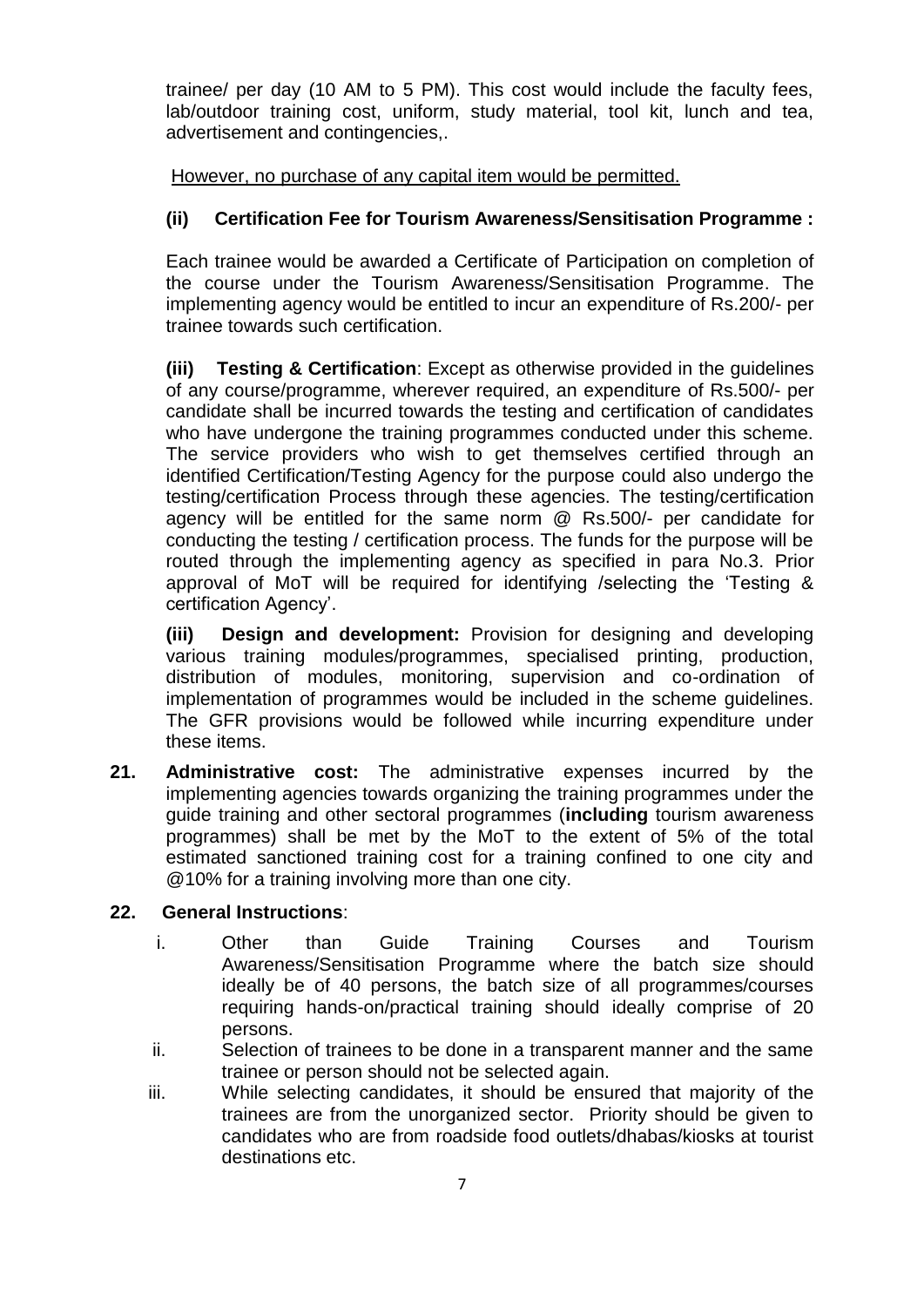- iv. While selecting candidates from rural areas preference would be given to artisans, craftsmen/women engaged in eco-tourism etc.
- v. Certificates should be provided to the trainees who have undergone the training by concerned agency.
- vi. Proper accounts are to be maintained for all training courses organized by the implementing agency & Utilization Certificates of funds shall be provided to Ministry of Tourism.
- vii. Honoraria to the trainers should not exceed the amount prescribed in the scheme and should be within the overall cost of the programme.
- viii. In order to ensure optimum use of institutional infrastructure, as also to attract service providers, the training classes shall preferably be organized in evenings and on public holidays.
- ix. To ensure that trainings are viewed seriously, a trainee must attend 80% of the classes/periods to become eligible for a certificate/ for appearing in the end-of-the-course test.
- x. Calendar of Training Programmes shall be formulated by the Implementing agency well in advance.
- xi. Implementing agency will send proposal to MoT well in advance. The funds will be released by MoT after approval.
- xii. Implementing agency shall maintain record of all training Programmes.
- xiii. Implementing agency will furnish Quarterly Progress Report to MoT indicating Physical and Financial Performance. Funds will be released by MoT only after receipt of the 'Utilisation Certificate' for earlier release.
- xiv. The students and trainers to be enrolled must be linked to Aadhar in the Implementing Agency's records as well as the individual's Banks account. The money paid as Stipend to the successful trainee shall be transferred only to the individual beneficiary's Aadhar linked bank account through the PFMS.
- xv. Digital Platform feedback/manual feedback will be taken from the participants on the conclusion of each tourism awareness programme.
- xvi. During the currency of the tourism awareness programme, each Implementing agency will upload a video clipping and a clear photograph showing the training session with trainees on the e-mail address of the Programme Monitoring Unit (Skill Development) [\(pmuhsrt@gmail.com\)](mailto:pmuhsrt@gmail.com).

23. The following records should be maintained by all the implementing agencies:

**(i) Record of Trainees:** It is mandatory that a record of persons trained / trainees is maintained by all agencies giving following information for each Batch of trainees:

# *(ii) 'Register' of – Training Programmes*

| Date & Duration of Programme |  |
|------------------------------|--|
|------------------------------|--|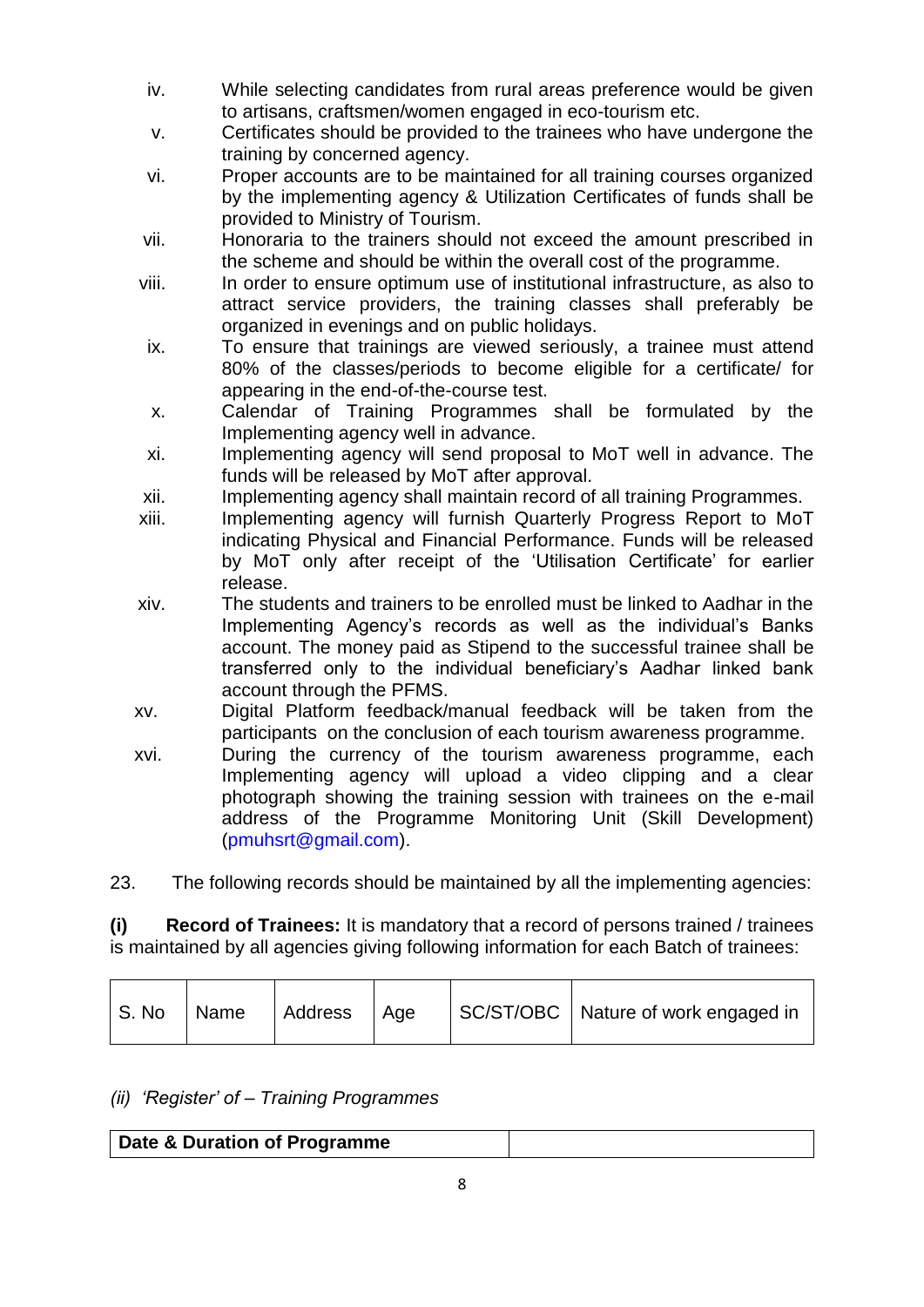| <b>Location of Training Camp</b>        |  |
|-----------------------------------------|--|
| <b>Type of Training provided</b>        |  |
| <b>No. of Trainees</b>                  |  |
| <b>Name of Trainers/Resource Person</b> |  |
| <b>Brief write-up</b>                   |  |
| Expenditure                             |  |

# **SUO MOTU INITIATIVES OF THE MINISTRY OF TOURISM**

24 The Ministry of Tourism may selectively sponsor teachers and tourismadministrators in the Ministry and the institutions under it for training and development, both within the country and abroad, with a view to creating a pool of resource persons with proven academic excellence or administrative acumen, that can be drawn for taking the tourism and hospitality education forward or for macro level policy planning and strategizing. The cost of a training, including travel cost and per diem shall be met by the MoT.

25. The MoT may, either itself or through institutions(s) under it, undertake any programme/training not explicitly provided for or anticipated in these Guidelines and which are considered necessary for promotion of tourism in the country, whether directly or indirectly. The cost of each such training will be met out of the provision for the CBSP Scheme and shall be worked out on case-to-case basis.

26. The IITTM and the NCHMCT shall develop, in consultation with NSDA/Sector Skill Councils in the case of skilling courses, standard test modules specific to tourism and hospitality education respectively and make the same accessible to the interested service providers for the testing of and certification of their skills. The two Institutes shall also be responsible for the updation of modules. The MoT shall meet the cost of developing test modules and of creating test facilities. This cost of updation and maintenance of the dispensation shall be met by the two Institutes from the certification fee that they shall prescribe in consultation with the MoT.

27. The Ministry of Tourism shall authorize the NCHMCT/ NSDA/ IHMs or any other institute considered suitable by it to conduct, on its behalf, the certified hospitality trainers programmes in such numbers and for such number of persons as may be indicated by it. The MoT shall meet the entire cost of such programmes and shall also pay 5% of the actual programme cost to an implementing agency for meeting the administrative expenses. The MoT shall also pay a stipend of Rs.10,000/-per month per trainee to attract talent and for the programme viability.

28. The Ministry of Tourism shall authorize the IITTM and/or any other Institute considered suitable by it to conduct, on its behalf, the 'Earn While You Learn' Programmes (programmes to sensitise youth to tourism and work as student volunteers) in such numbers and for such number of persons as may be indicated by it. The MoT shall meet the entire cost of such programmes and shall also pay 5% of the actual programme cost to an implementing agency for meeting the administrative expenses. The MoT shall also pay a stipend of Rs.1,000/- per trainee.